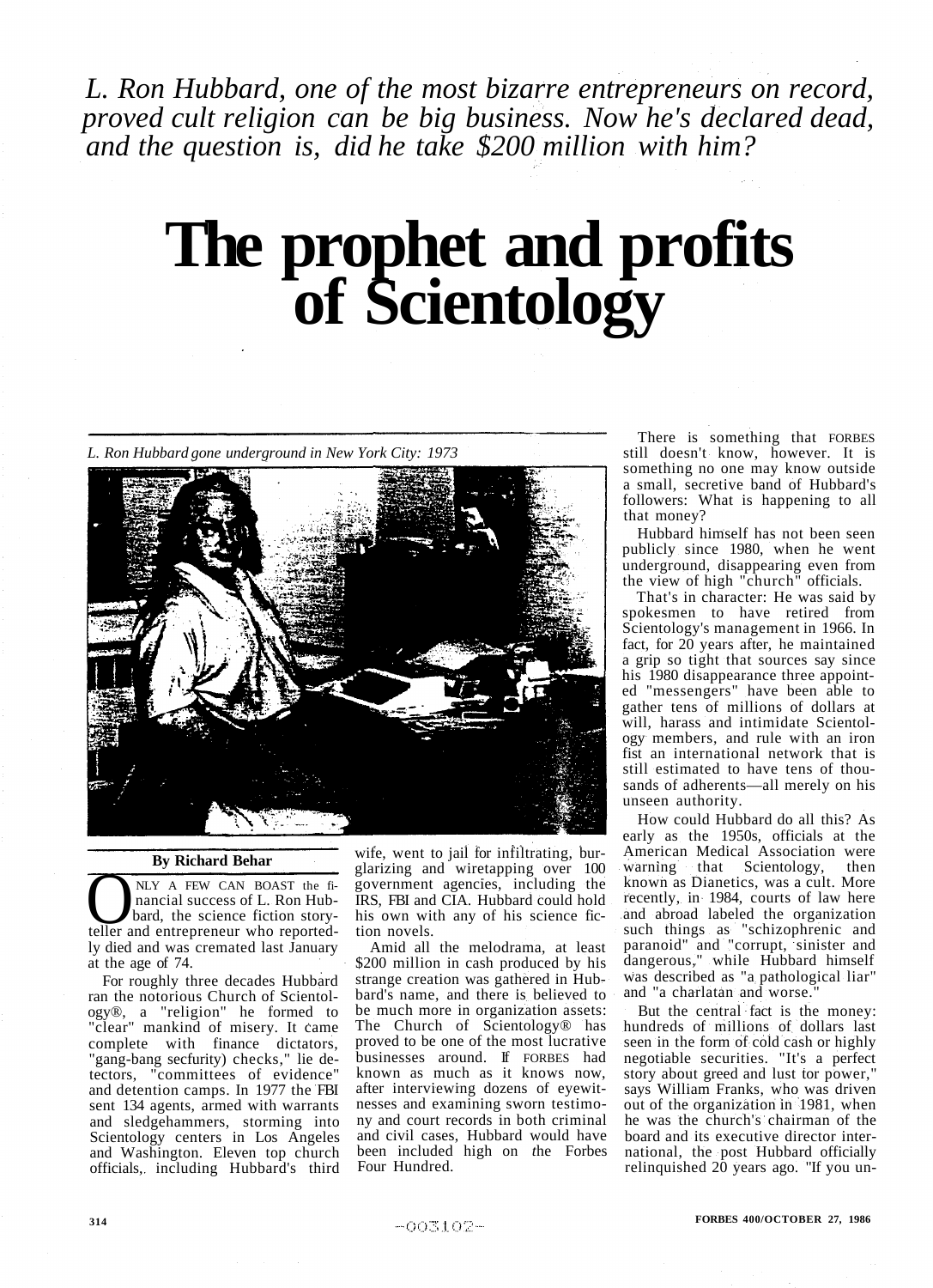

*Scientology world Headqiiarters building in Los Angeles "Hubbard, told me at one time the biggest mistake we made was going religious."* 

ildi Nation Picture Groun

demand it on that basis, and stay away from the 'religious' aspects, it makes perfect sense.

A few facts about Hubbard's early life are known. Lafayette Ronald Hubbard was bom in Tilden, Neb. on Mar. 13, 1911. After serving in World War II, he wrote a 1947 letter to the Veterans Administration in which he complained of his "seriously affected" mind and "suicidal inclinations" and pleaded for help. Hubbard was nevertheless a moderately successful science fiction writer. In 1949, addressing a writers' convention, he reportedly said, "If a man really wants to make \$1 million, the best way would be to start his own religion." In 1950 he published

the book that would ultimately make him rich beyond the dreams of avarice, *Dianetics: The Modern Science of Mental Health.* In 1951, during his second divorce, Hubbard's wife claimed that he was "hopelessly insane" and that he tortured her. Three years later, his "church" was born.

It did not act much like a church. Through the 1950s and much ot the 1960s, Hubbard emphasized the "scientific" nature of a therapeutic technique he invented. He called it "auditing." He said it could cute illness, restore sight to the blind and improve intelligence and appearance. Hubbard argued, in his bestselling book, that inner turmoil sprang from mental aberrations he called "engrams" caused by past traumatic caused by past traumatic events, and could be eliminated by identifying, recalling and reliving the events. Eliminate your engrams, eliminate your turmoil. A similar process is routine to most conventional methods of psychotherapy, a fact Hubbard presumably was aware of. On this unlikely base he built his S400 million empire.

Hubbard constructed a device he called an E-meter, actually a simplified lie detector, to measure electrical changes in the skin while subjects go over intimate details of their past. Auditors (later also called ministers) would conduct sessions with this de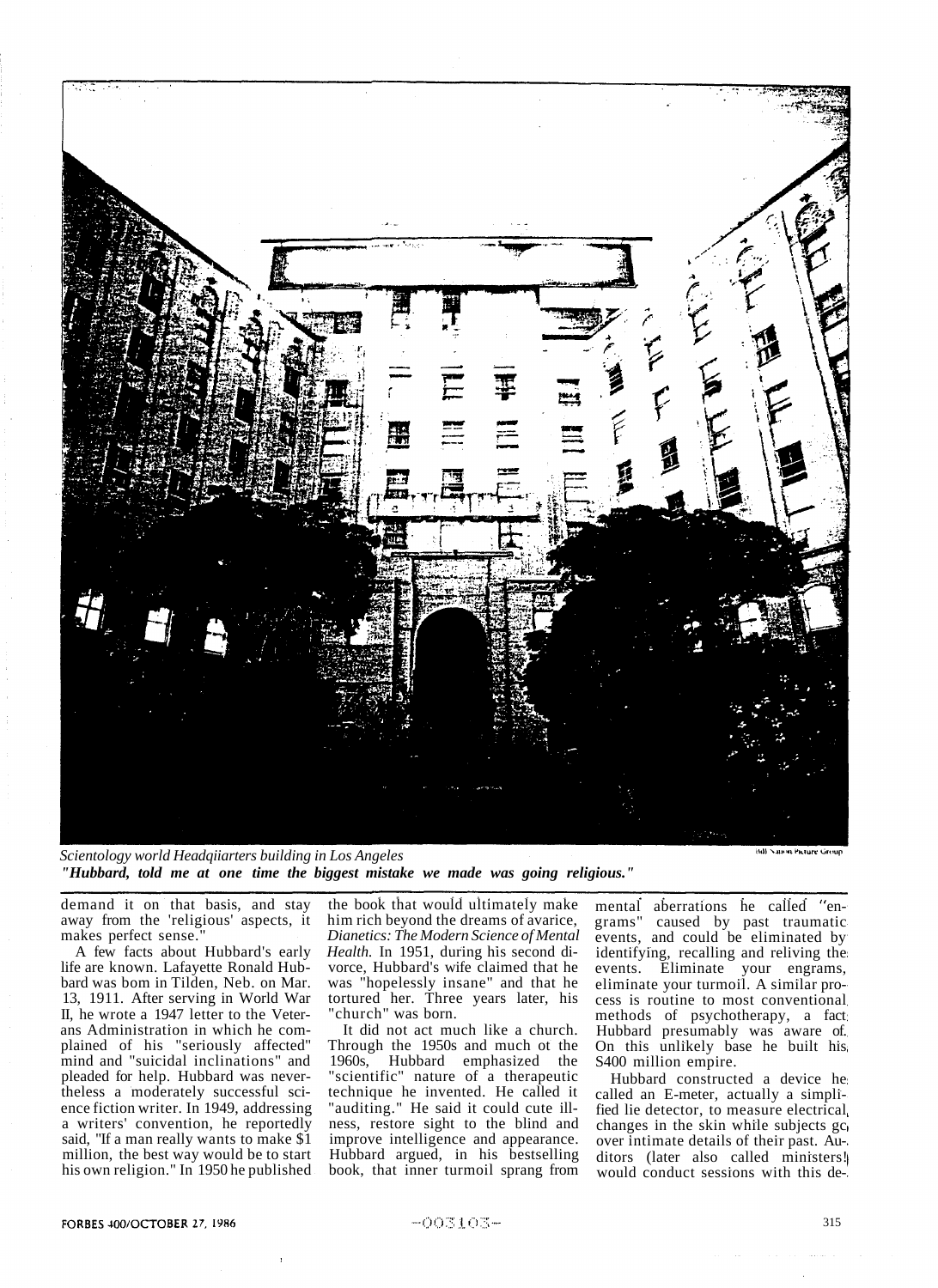vice and zero in on Hubbard's engrams. Psychiatrists say a successful session of going over long-suppressed traumas can produce a sense of personal relief and euphoria. That brought the troubled subject back for more, money in hand. Lots of money. A large organization began to form, with "franchises" around the country. There are a lot of troubled people out there.

Side by side with his "scientific" treatments, Hubbard pitched a body of religious beliefs—reincarnation and the like *(see box, p. 322)*—and claimed tax-exempt status as a religion. It was not long before some of his auditing subjects were drawn into what became a fast-growing cult. Some of them became fanatics who

"scientific" claims were bogus and that E-meter auditing would no longer be labeled as a scientific treatment. But Hubbard was resourceful. The way around the ruling was to call the meters and auditing strictly "religious sacraments" and therefore beyond the FDA's reach. Hubbard's Scientology counselors had already begun calling themselves ministers. Now they took to wearing black and clerical collars. Chapels were constructed in Scientology centers around the country. "Franchises" be-<br>came "missions," "fees" became came "missions," "fees" became "fixed donations," and "theories" became "sacred scriptures." The money got even bigger.

The system works like this: Prospects, normally spoken of as "raw

services—they get 10% to 15% of all services rendered to the piece of meat they bring in. Others go into the business side for a piece of the action. Since it is not uncommon for people to spend more than \$100,000 over a decade for their salvation, "The registrars were making good bucks, buying Porsches and Mercedes-Benzes," says one defector, Bent Corydon, "and the best counselors were paid on a performance scale." Corydon, who once ran the biggest single Scientology mission, left in 1982 to start his own auditing religion.

For the less enterprising, another way to afford the religion is to sign a contract for up to a billion years (reincarnation, remember) and join church staff. After signing a note obligating

themselves to pay for all services rendered in the event they break their employment contracts and waiving all right to sue, these members receive free auditing, room and board, a structured and controlled environment, and a small allowance—less than \$25 per week in the early 1980s—in return for labor that can average as much as 15 hours per day.

Ultimately subjects are "cleared"—that is, pronounced cured of engrams. But Hubbard was no dummy. He added more and more steps, each usually more expensive than the last, for his cult followers. Already, in the early 1950s, Hubbard found that the prior lives of individuals also required auditing by the hour. In the late 1960s, Hubbard had another revelation: Humans are actually composed of clusters of spiri-

tual beings, stemming back millions of years. Now those spiritual beings had to be audited! Preposterous? Perhaps, but "eventually you lose the ability to even form a belief about these things,'' says a former high-level Hubbard aide, Gerald Armstrong. "Hubbard says, 'Jump,' you say, 'How high?' Hubbard says, 'I have new technology,' you say, 'How wonderful.'

The "meat" would have successive, increasingly strange levels of "clearing" revealed to them only gradually, of course, and only as they seemed ready to "flow up the bridge," in the peculiar jargon that developed within the organization. In 1981 yet more new revelations were issued, but only after income from existing levels had dropped off. "If you don't have the money, you're a slave," sums up



But by then the money was so big Hubbard was able to buy a 342-foot oceangoing ship, the *Apollo.* On it, he withdrew from his government persecutors and cruised safely in international waters with an adoring retinue of followers. The IRS was later able to prove in court that he was meanwhile skimming money, at least \$3 million in 1972 alone, and laundering it through schemes involving phony billings, a dummy corporation in Pan-

ama and secret Swiss bank accounts. In 1971 a U.S. federal court finally upheld an FDA ruling that Hubbard's the more popular one-on-one auditing sessions that soon cost anywhere from, get this, S200 to more than \$1,000 an hour. Special training courses go for \$12,000 and up.

How can anyone, except the very rich, afford to spend \$200 to \$ 1,000 an hour on counseling? Plus pay for the books and other materials in which Hubbard did a lively side business? Some newcomers are encouraged to become "field staff members," who recruit new raw meat on the streets for commissions to pay for their own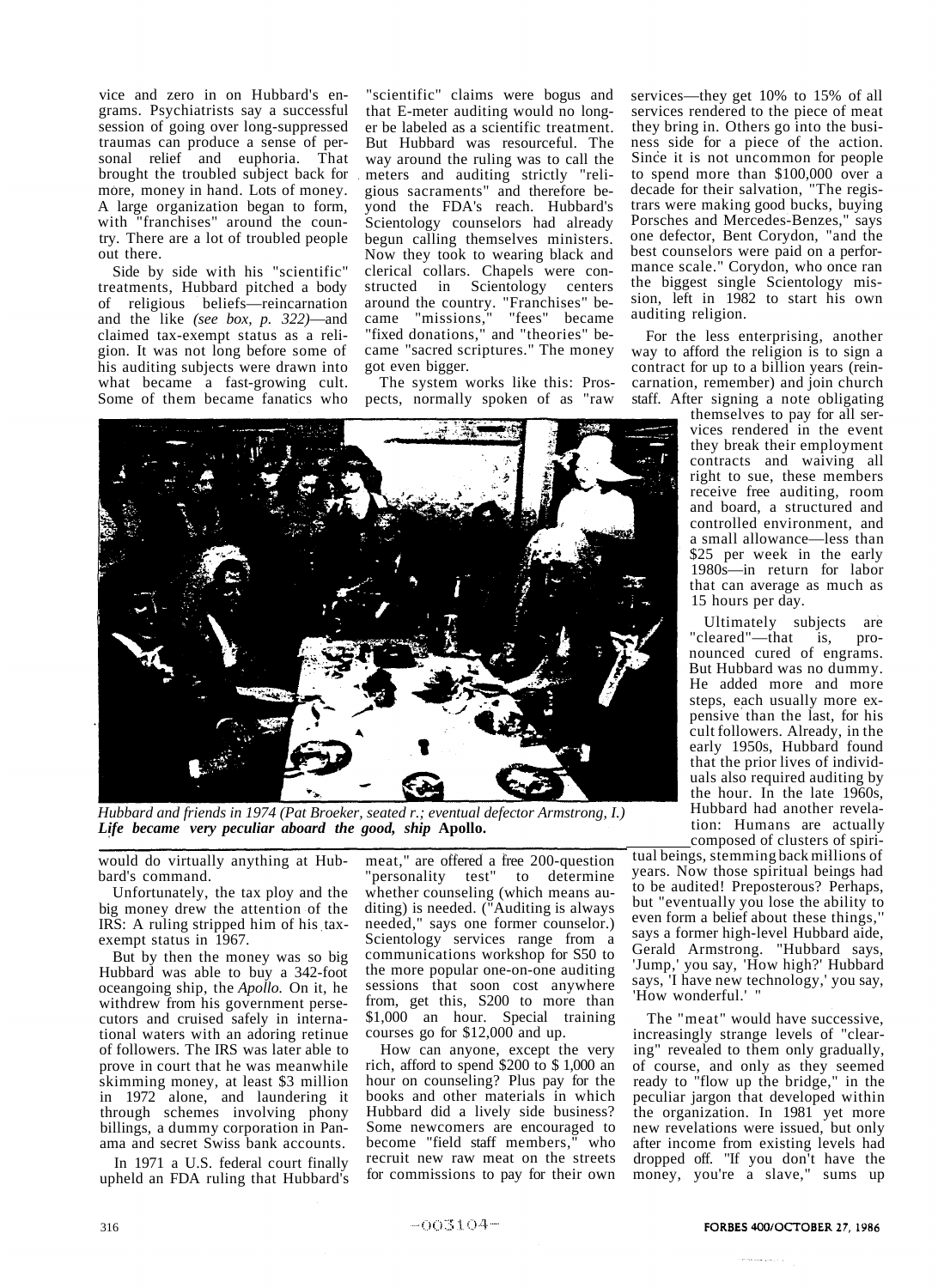Howard Rower, a successful New York real estate developer who ran a Manhattan "mission" until 1983. "And if you have money, you're fawned all over until you don't have any money."

The good ship *Apollo* got filled with hundreds of the most thoroughly programmed of Hubbard's signees. On board, life became very peculiar. Frank Watson, a chiropractor then in his 50s, told FORBES he was thrown overboard five times, sometimes blindfolded, for minor infractions. The drop was 26 feet. One Tanja Burden testified she was required to serve at the age of 13 (both parents were Scientologists) as Hubbard's personal slave, helping him dress and preparing his toiletries. There are many more

el positions in government agencies, It also sent followers to burglarize and rifle files or plant wiretaps. Adroit Freedom of Information Act filings by Scientologists caused the government to bring much of its evidence from its Scientology investigations into one office in Washington; his people then repeatedly burglarized the government's office, obtaining even those documents the government had no intention of releasing.

It was the discovery of this campaign that sent the startled G-men to Scientology headquarters, search warrants and sledges in hand.

Even though his fall guys insulated Hubbard from jail that time, he knew he was in trouble. "Hubbard told me at one time the biggest mistake we

**Rick Friedman-Black Sta** 

## **"May be .. . lied to or destroyed."**

The can be unpleasant crossing<br>
Hubbard's organization. Dr.<br>
John G. Clark, assistant clinical t can be unpleasant crossing John G. Clark, assistant clinical professor of psychiatry at Harvard Medical School, testified as an expert against the Church of Scientology®. He reports that, in apparent retaliation, false complaints were circulated against his practice, phone threats were made to him, and ads placed in the Boston *Herald* offering \$25,000 for evidence leading to his criminal conviction. This went on, he says, for ten years, during which two Church of Scientology® suits against him were dismissed. Clark is suing for \$35 million. Other cases of harassment of critics have been documented. Such crude intimidation tactics are a systematic policy of the Church of Scientology.® Why? Hubbard, in 1967,

### such tales.

And the money kept pouring in. But things started to get too hot for Hubbard. One by one, foreign countries began closing their ports. England, Greece, Spain, Portugal. France convicted him in absentia for fraud.

In 1975 he gave up the *Apollo* and touched down in Clearwater, Fla., which became another headquarters to go with the first one in Los Angeles. Hubbard evidently essayed a counterattack on his main persecutors: Former insiders say he had already gone underground for a year in a modest apartment in New York's borough of Queens *(see photo, p. 314)*  while he planned a campaign dubbed Operation Snow White. This operation planted Scientologists in low-lev-

*Harvard's Dr. John G. Clark* 

wrote the following with regard to church enemies: "[They] may be deprived of property or injured by any means by any Scientologist without any discipline of the Scientologist. May be tricked, sued or lied to or destroyed."—R.B.

made was going religious and that we should have kept it straight as a business," says a former high "church" official who doesn't want his name used. "That would have avoided all the trouble with the IRS."

Besides the feds, Hubbard and his organization were getting sued by disaffected former Scientologists. In 1980 Hubbard went underground again, supposedly at a ranch in the small California town of Creston, a 3 l /2-hour drive north of Los Angeles. Not even Chairman and Executive Director William Franks, then administrator of the entire Church of Scientology®, could speak to him or see him. All communications were via telex or written or oral messages carried back and forth by three trusted

messengers—David Miscavige and. Patrick and Anne Broeker, a husband and-wife team. All three were young adults who had been indoctrinated for four or more years. According to defectors, Miscavige, whose father was a Scientologist, grew up in suburban Philadelphia and then England. Miscavige is said to have joined church staff at age 16, and reportedly has only a ninth-grade education. They say he is mean, a bully who acquired power through an ability to intimidate and an image he created that he represented Hubbard's wishes. In the early 1980s he was claiming to see Hubbard once a week. He joined with the Broekers, with whom Hubbard was presumably living at the time, and is now said to share power with them. Anne reportedly has a sixth-grade education and joined the organization when she was 11 (Bill Franks says he once taught the three Rs to Anne and others). She is said to be as ruthless as Miscavige. Pat, however, is said to have finished high school. He has been married at least three times and is said to have married his way up the hierarchy, with one Hubbard female aide after another.

Their credibility in the organization, however, was not total. "I truly believe that Hubbard really died in 1980 and that this involves a scam on top of a scam," the now-disaffected Chairman Franks told FORBES.

Now things really started hopping. The messengers and their agents more formally, the Commodore's Messenger Organization, or CMO soon took two major steps. One was an extensive two-year purge of the organization that drove away hundreds of longtime adherents. It was not hard. "Wild paranoia permeates the whole organization," says Don Larson, who served as the church's 525-per-week "finance ethics officer," for which read "enforcer." Larson claims he alone brought nearly 300 recalcitrant Scientologists to "Rehabilitation Project Forces" at Scientology centers around the world over a period of 14 months, until his own detention and departure in late 1983. "I was the hatchet man," says Larson. "I was responsible for all sorts of Gestapo-type stuff."

In these sadistic detention programs, staff members would be coerced into performing hard labor, eating leftovers out of buckets and sleeping on floors. Some were reportedly kept against their will.

The other move was to step up the flow of money dramatically. Among Larson's duties were levying fines on wealthy auditing subjects, whose inti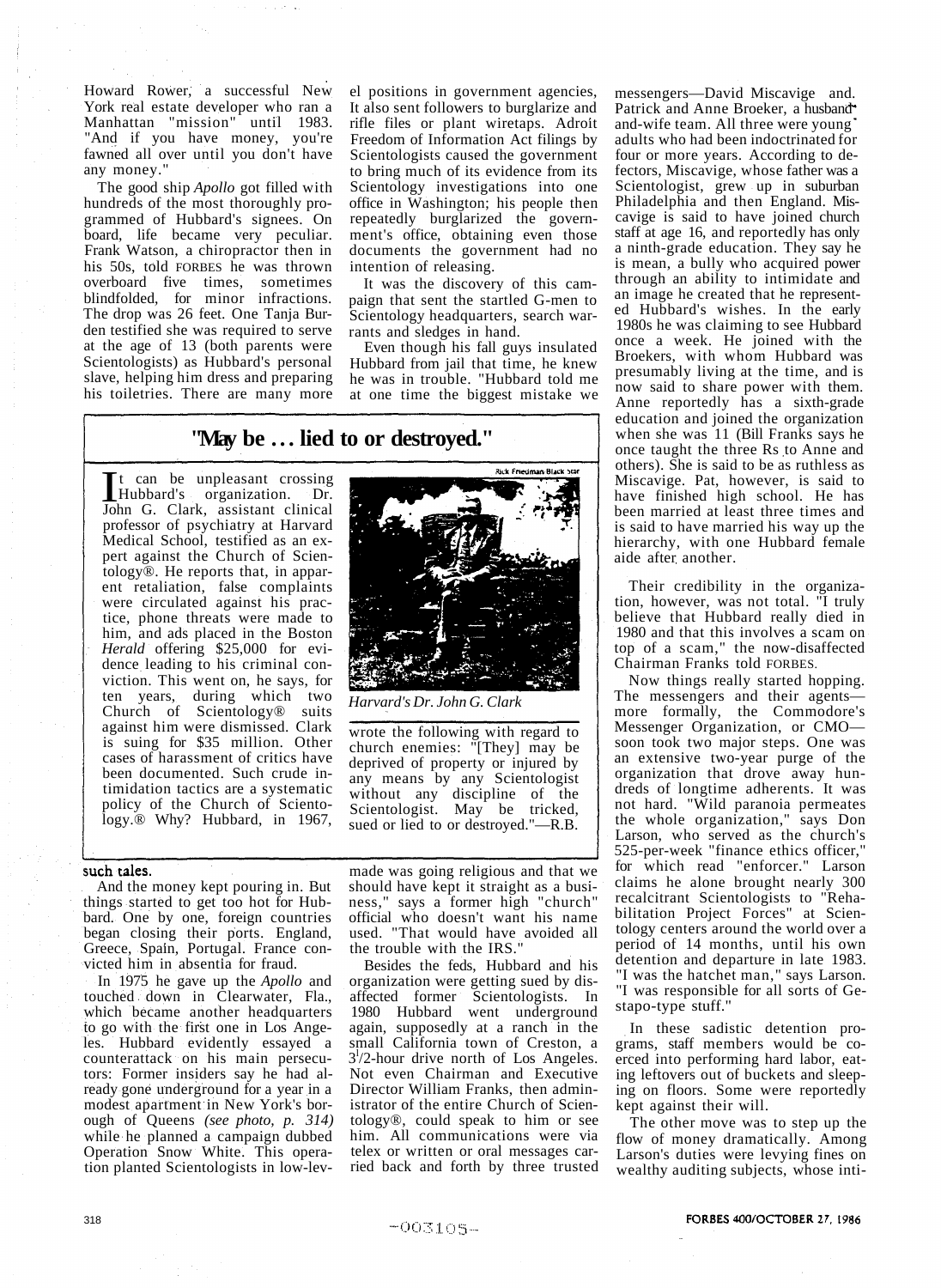mate auditing sessions had been transcribed in writing, and forcibly dunning mission holders (franchisees) for millions of additional dollars for Hubbard agents. "In 1983," says Larson, "I manipulated a half-million-dollar inheritance out of Bob B He was naive as hell. D.M. (David Miscavige) called me up in the middle of the night  $[about\, Bob\, B. \ldots]$ ... He wanted the money.

What's all this got to do with religion?" Larson muses. "I can't believe the things I did."

"The question was always how to

get more money into Hubbard's pocket and how to hide that from the IRS," says Franks, who was responsible for investing about \$150 million of church reserves in 1980, most of it held in foreign currencies. "There was literally cash all over the place. There would be people leaving from Florida for Europe with bags of cash on a weekly basis. There were hundreds of bank accounts." In 1981 Franks started taking Hubbard's name off these accounts as signatory—15 years after Hubbard was said to have retired from the church—to hide the connection to church funds they represented.

Instead, much of the organization's cash reportedly reportedly wound up in the Religious Research Foundation (RRF), which former church members say was a Liberian shell corporation with bank accounts in Luxembourg and Liechtenstein. RRF was set up by three otherwise unimportant board members who had submitted their resignations in advance. The RRF was used as a way station for money from the church to the unseen Hubbard's own accounts in Switzerland and Liechtenstein. Franks claims that RRF

accounts alone totaled well over S100 million by 1981. "RRF was as good as Hubbard," says he.

In 1980 Laurel Sullivan, for seven years Hubbard's principal public relations official, was put in charge of an internal operation called Mission Corporate Category Sortout (Hubbard liked military jargon and organization), at the behest of Miscavige. Sullivan says she planned ways to juggle *the chmch's corporations to shield*  the unseen Hubbard from legal liability and to ensure that the income lines to Hubbard from the church could not be traced.

A separate corporation called Author Services, Inc. (ASI) was formed to manage Hubbard's financial affairs and, apparently, those of the church as well. According to Howard Schomer, ASI's treasury secretary in 1982, he sent up through Hubbard's messengers weekly updates on Hubbard's net worth from ASI. Schomer says Hubbard was pulling in well over SI million a week through ASI when he, Schomer, left and that Hubbard's net worth, through ASI alone, had risen more than \$30 million in a nine-



*Auditing transcripts describing intimate life histories, in a Scientology storeroom in Clearwvater, Fla. Something to think about a lot. should you consider being audited.* 

month period in 1982. Schomer, who never saw or spoke to Hubbard after 1975, says that when he became visibly troubled about these matters, he himself was subjected to a ten-hour "gang-bang sec check," an increasingly common experience among church members, which in this case included being accused of being a CIA spy, threatened with jail and physical harm and spat upon by Miscavige. *Schomer is now suing* Hubbard'5 estate, Miscavige, the Broekers and ASI for S225 million.

A particularly handy device to get

money to Hubbard was back-billing the church for Hubbard's past services. According to Schomer and others, Hubbard's weekly gross income was the most important statistic kept by ASI, and it was ordained that the income keep rising. Explains Schomer: "(Say) last week's income for Hubbard was \$750,000 and this week is down. In order to keep the graph on its vertical trend to \$800,000, they would come up with the figure to be used and then find something that would justify that kind of money to Hubbard, like spe-

cial courses or E-meters that he had once designed. Each item had potential values put on them."

The most remarkable transaction of all took place in 1982, when sources say Hubbard or his agents sold some of his copyrights for a reported S85 million (including S35 million said to be earmarked for his projected mausoleum) and donated his trademarks, which were also valued at \$85 million, to still another corporation, Religious Technology Center. (This dual transaction created an offsetting deduction, thanks to the donation, which made the sale effectively tax-free.) The head of Religious Technology Center also happens to be the very same man who notarized the document that authorized a key part of the transaction—David Miscavige.

Altogether, FORBES can total up at least \$200 million gathered in Hubbard's name through 1982. There may well have been much more. All this time Hubbard remained unseen by anyone in the church, from Franks on down. Only the three messengers were seen.

Yet the money machine was still grinding on nationwide and in some foreign countries.

It soon developed that Hubbard had other books to sell—a seemingly endless succession of science fiction novels started appearing in 1982, reviewed by critics in less than admiring terms. Church officials publish these under the name Bridge Publications, paying Hubbard a royalty on each sale. Harvey Haber, who served as Hubbard's personal literary representative, says the order went out in *1982 to local Scientology* missions and individual members to buy up specified numbers of copies. It added up, he reports, to tens of thousands of